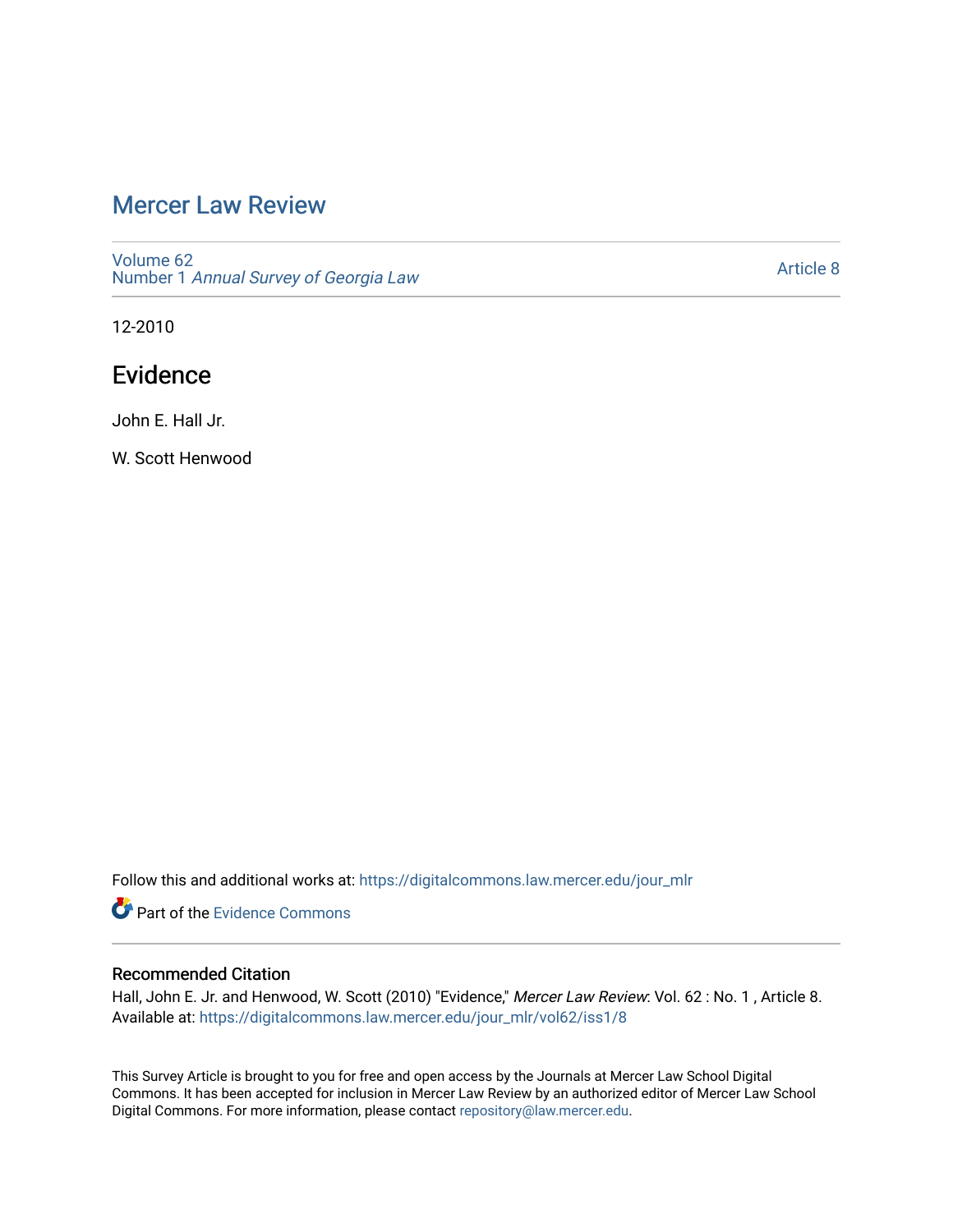# **Evidence**

# **by John E. Hall, Jr. and W. Scott Henwood"**

## **I.** INTRODUCTION

As you may know, July **11,** 2010, marked the fiftieth anniversary of Harper Lee's Pulitzer Prize-winning classic, *To Kill A Mockingbird,'* which anecdotally inspired many in the South and beyond to enter the legal profession. Therefore, it is fitting to open this Article with Atticus Finch's oft-quoted closing statement:

The state has not produced one iota of medical evidence **...** that the crime 'Ibm Robinson is charged with ever took place **...**

... I am confident that you gentlemen will review without passion the evidence you have heard, come to a decision, and restore this defendant to his family. In the name of God, do your duty.

... In the name of God, believe [Tom Robinson].<sup>2</sup>

This endearing work of literature encapsulates the importance of evidence, which law students often accuse of being boring, but which is the foundation of justice even for those whose property or life are at risk.

 $\ldots$ 

**<sup>\*</sup>** Founding Partner in the firm of Hall, Booth, Smith **&** Slover, **P.C.,** Atlanta, Georgia. Mercer University (B.A., **1981);** Mercer University, Walter F. George School of Law **(J.D.,** 1984). Member, Mercer Law Review (1982-1984); Student Writing Editor **(1983-1984).** Member, State Bar of Georgia.

**<sup>\*\*</sup>** Counsel for the firm of Hall, Booth, Smith **&** Slover, **P.C.** Georgia State University **(B.B.A., 1976);** Woodrow Wilson College of Law **(J.D., 1978).** Former reporter of decisions for the Georgia Supreme Court and Georgia Court of Appeals.

**<sup>1.</sup>** HARPER **LEE,** To KILL **A** MOCKINGBIRD (Harper Collins Publishers 50th anniversary ed. 2010) **(1960).**

<sup>2.</sup> *Id.* at **231,** 234.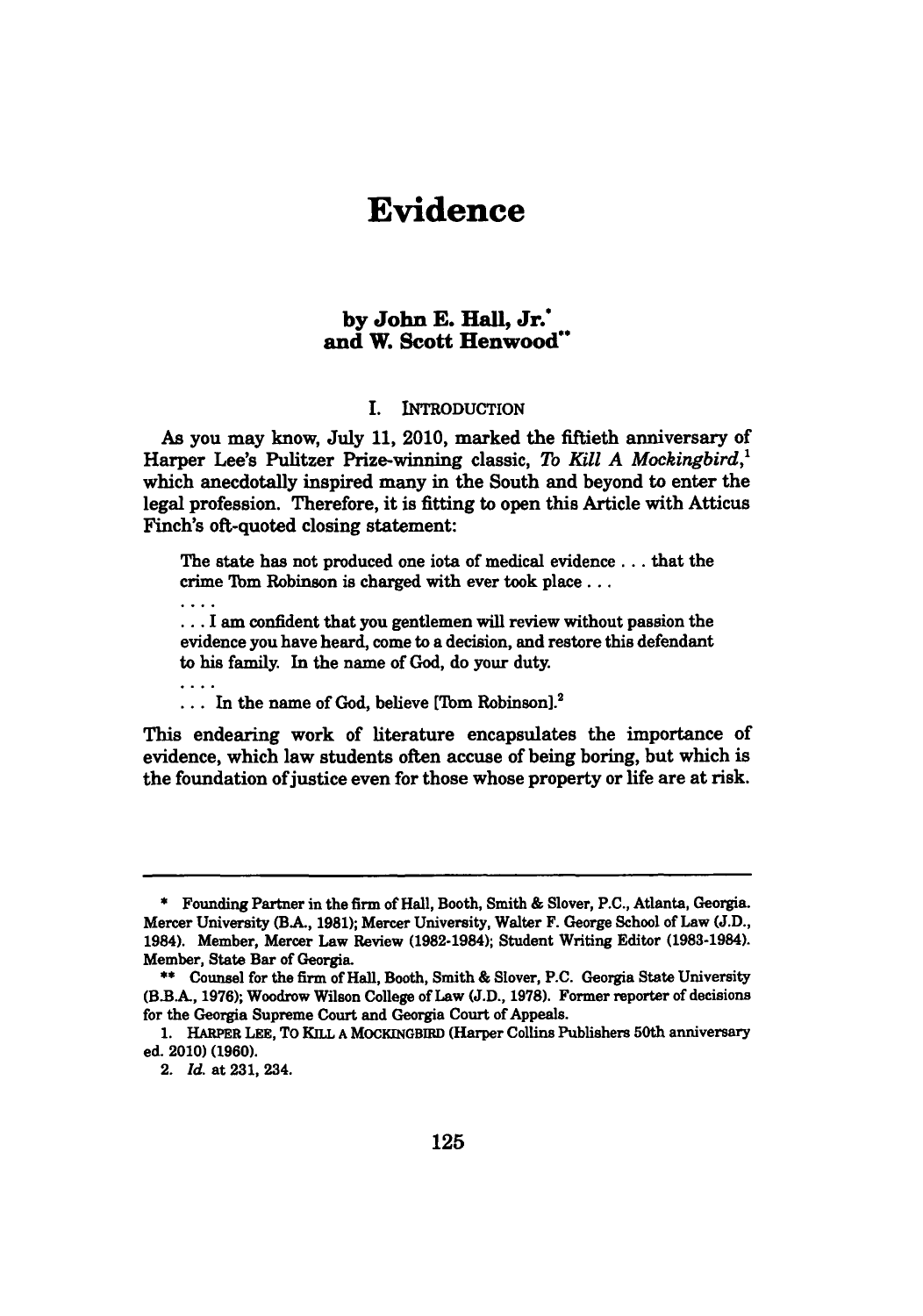This Survey provides examples of evidentiary decisions made **by** Georgia courts from June **1, 2009** to May **31, 2010.3** Some of the decisions described below represent substantive changes in the law. More of them illustrate ways that existing law can be applied to yield different results.

#### **II.** REVISION OF THE **RULES**

Attempts to align Georgia's evidence rules more closely with the Federal Rules of Evidence have been delayed at least another year.<sup>4</sup> During the **2009** legislative session, the Georgia House of Representatives introduced House Bill 24,<sup>5</sup> which was designed to "revise, supersede, and modernize provisions relating to evidence.<sup>"6</sup> On March 17, 2010, the bill passed the House Judiciary Committee, the scene of previous resistance from legislators, but further consideration of the bill was postponed until the  $2010$  session.<sup>7</sup> The Senate did not vote on the bill during this year's session.<sup>8</sup> A driving force behind these attempts to amend portions of the Official Code of Georgia Annotated **(O.C.G.A.)** that govern rules of evidence is the concern about the inconsistencies created **by** "140 years of judicial gloss" of the statutory rules.' In some cases, courts have abandoned the statutes all together and created somewhat of a common law rule in a gradual rejuvenation of Georgia  $law<sup>10</sup>$ 

## III. EXPERT TESTIMONY

"If an expert says it can't be done, get another expert." **-** David Ben-Gurion<sup>11</sup>

**10.** Id

**<sup>3.</sup>** For analysis of Georgia evidence law during the prior survey period, see Marc T. Treadwell, *Euidence, Annual Survey of Georgia Law,* **61** MERCER L. REV. **135 (2009).**

*<sup>4.</sup> See generally* Robert **D.** Ingram, Introduction,A *Brief Overview ofthe Proposed New Georgia Rules of Evidence,* **13 GA. BJ. 30, 30** (Aug. **2007)** (explaining attempts beginning in **1986** to revise the Georgia rules).

**<sup>5.</sup>** Ga. H.R. Bill 24, Reg. Sess. **(2009)** (unenacted).

**<sup>6.</sup>** *Id*

**<sup>7.</sup>** For an overview of the status history of Ga. H.R. Bill 24 see httpJ//www.legis.ga. gov/legia/2009\_10/sum/hb24.htm.

*<sup>8.</sup> See supra* note **5.**

**<sup>9.</sup>** Paul **S.** Milich, *A Brief Overview of the Proposed New Georgia Rules of Evidence, 13* **GA. B.J. 30, 31** (Aug. **2007).**

**<sup>11.</sup>** ROSEMARiE **JARSKI, WORDS FROM THE** WISE: OVER **6,000** OF THE SMARTEST **THINGS** EVER **SAID 170 (2007).**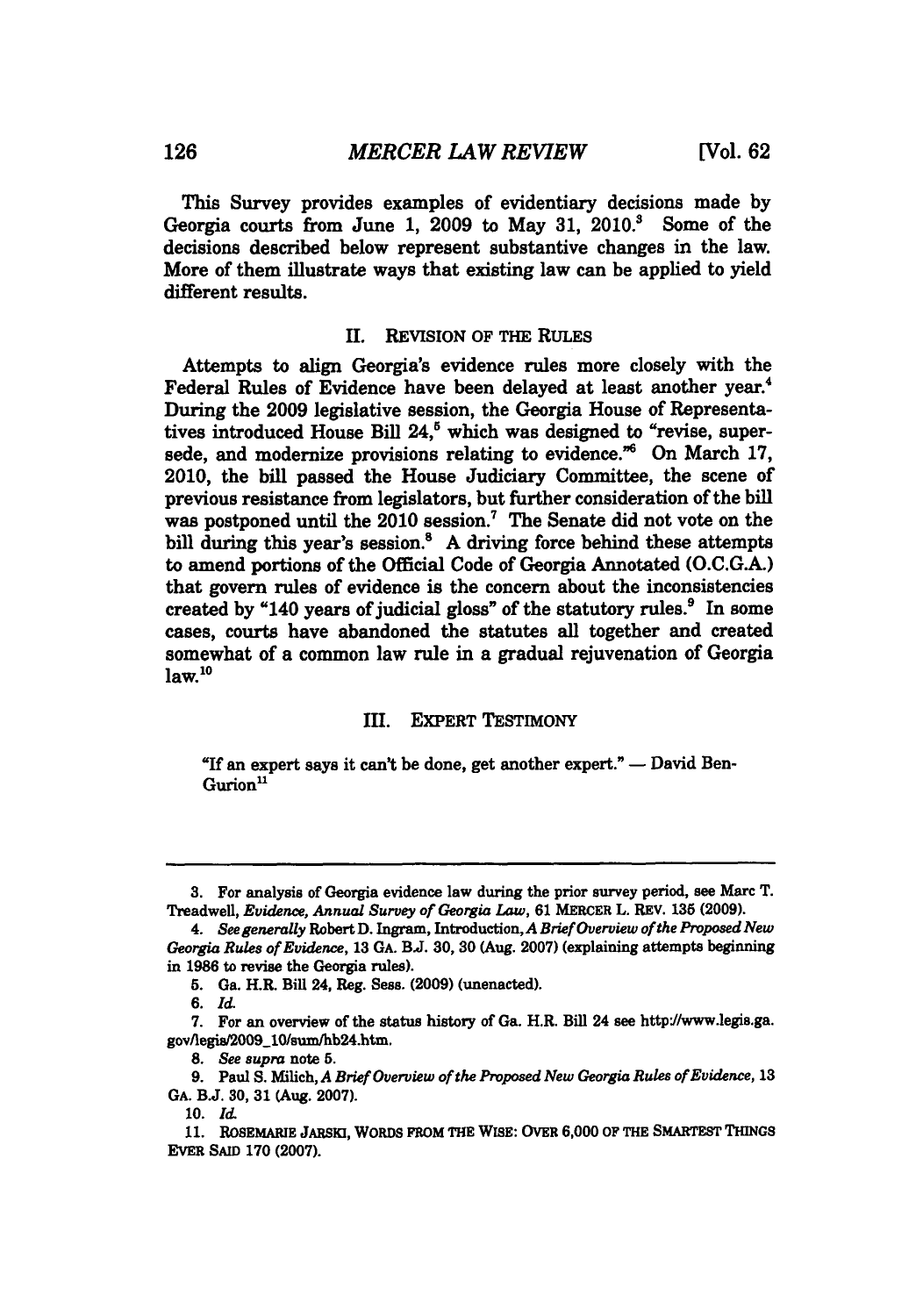# *A. Qualifications*

Great concerns have arisen in the past about the effect that the development of the expert witness industry has had on our court system. 2 These concerns contributed to the passage of **O.C.G.A. §** 24-9- **67.1,3** which was enacted as part of Georgia's **2005** Tort Reform package.14

Courts are continuing to define how this provision should be applied, which has led to many opinions defining and redefining the provision's role in qualification determinations for expert testimony. For an expert to be qualified to testify, the expert must first meet a licensing requirement<sup>15</sup> and a threshold of recent active practice in the specialty of the allegedly negligent practitioner.<sup>16</sup>

During the survey period, the Georgia Court of Appeals provided some insight into the scope of these requirements. In *Craigo v. Azizi,"'* the trial court found the plaintiffs expert unqualified to testify that an anesthesiologist breached the standard of care **by** administering general anesthetic to the plaintiff before performing an interscalene nerve block.<sup>18</sup> The court of appeals upheld the trial court's ultimate determination that the expert lacked sufficient qualifications, but the court of appeals held that the trial court had abused its discretion in concluding that the expert's time spent working as a resident did not count toward his active practice during three of the five years preceding the injury.<sup>19</sup> The court established that once the expert received a medical degree and began his residency, the clock started on "active practice" in his specialty for purposes of the statute. $20$ 

Turning to licensing, the court interpreted O.C.G.A. § 24-9-67.1(c)'s requirement of licensure **"by** an appropriate regulatory agency to practice **...** in the state in which such expert was practicing .. **.** in the

- **15. O.C.G.A.** *§* 24-9-67.1(cXl).
- 16. *Id.* § 24-9-67.1(c)(2)(A).
- **17. 301** Ga. **App. 181, 687 S.E.2d 198 (2009).**
- **18.** *Id.* at **181-82, 687 S.E.2d** at **199.**
- **19.** *Id.* at **185-86, 187, 687 S.E.2d** at **202-03.**
- 20. *Id.* at **185, 687 S.E.2d** at 202 (internal quotation marks omitted).

<sup>12.</sup> *See, e.g.,* Alfred R. Politzer, *Georgia's Codification of Daubert: Narrowing the Admissibility of Novel Scientific Evidence in Georgia?,* **23 GA. ST. U.L.** REV. 481, **487-88 (2006)** (discussing the concern that judges face when presented with "novel scientific evidence"); ROGER **C.** PARK **ET** *AL.,* **EVIDENCE LAW: A** STUDENT's **GUIDE** TO THE LAW OF **EVIDENCE** As APPLIED **IN** AMERicAN TRIALS **516 (2d** ed. 2004) (discussing whether "junk science" would be recognized in courts).

**<sup>13.</sup> O.C.G.A.** *§* **24-9-67.1** (2010).

<sup>14.</sup> Ga. **S.** Bill **3, § 7,** Reg. Sess., **2005** Ga. Laws **1** (codified at **O.C.G.A. §** 24 **9-67.1).**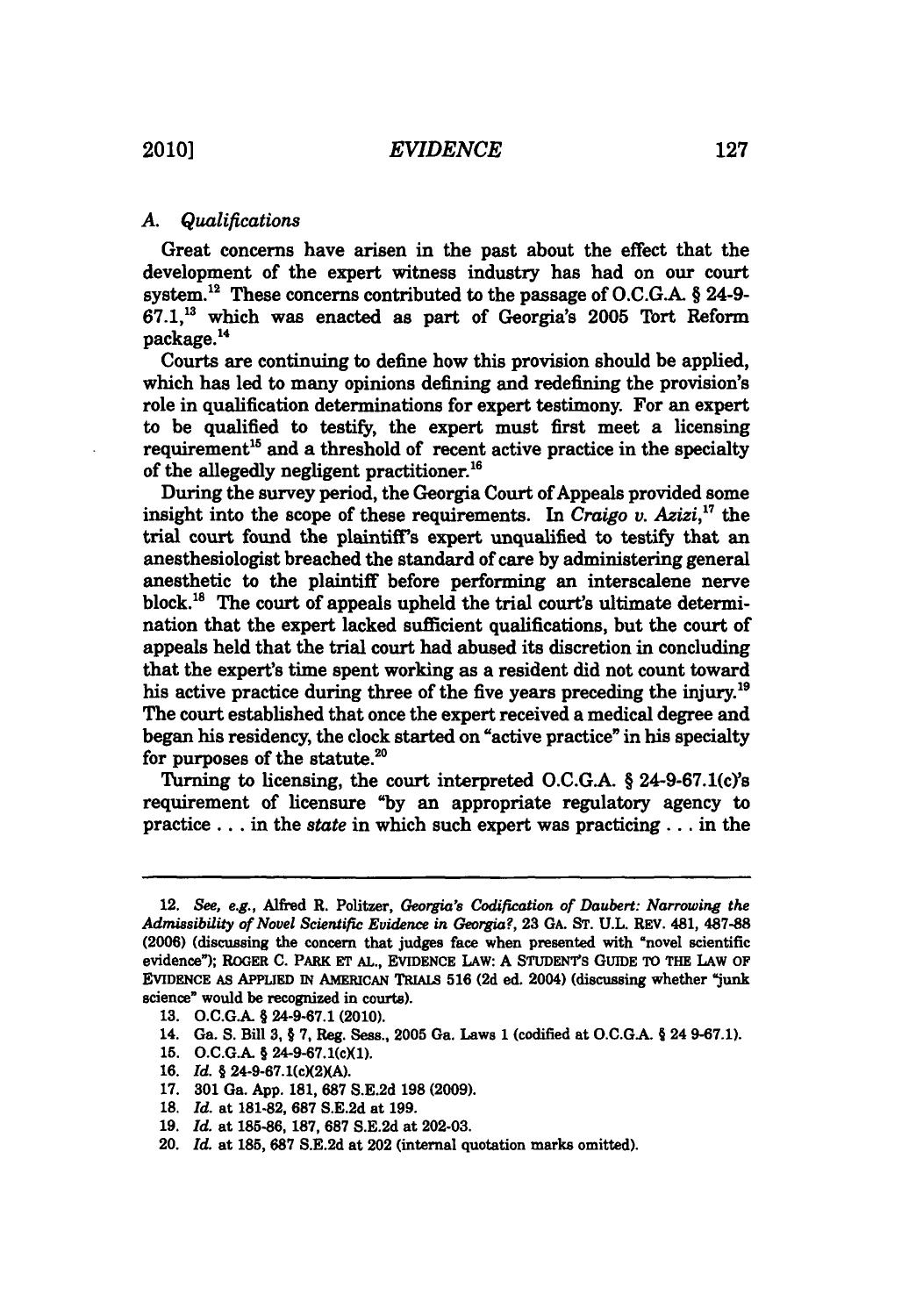profession" at the time of the alleged negligence<sup>21</sup> to mean that the expert "must be licensed and practicing (or teaching) in one of the states of the United States at the time the alleged negligent act occurred."22 Thus, no longer will parties be able to use experts licensed only in Canada or Europe. Furthermore, where an expert is licensed at the time of trial is immaterial.

# *B. Reliable Principles and Methods*

**A** qualified expert's testimony must also meet reliability criteria.' The code provision, as recently amended **by** the Georgia Supreme Court, requires proffered expert testimony to be based on reliable principles and methods reliably applied to the facts of the case.<sup>24</sup>

The court of appeals recently applied the statute outside of the realm of the medical malpractice case. In *Giannotti v. Beleza Hair Salon,* Inc.,<sup>25</sup> a hair salon patron claimed that a stylist negligently performed hair-coloring procedures, causing chemical burns. $^{26}$  On appeal, the court affirmed the exclusion of expert testimony on effects of haircoloring products on the following bases: the plaintiff's expert did not perform tests using the same twenty-volume peroxide used **by** the defendant; the peroxide used in the expert's tests was a different brand than that used **by** the defendant; and the heat source used in the tests differed from that used by the defendant.<sup>27</sup> The court also noted that the expert did not conduct any tests related to the effect of hair products on human hair or skin.<sup>28</sup> Therefore, the court reasoned that the expert had not reliably applied his methods to the facts of the case.<sup>29</sup>

#### *C. The Expert's Personal Practices*

The previous Survey described how the Georgia Supreme Court settled the question about the admissibility of a medical expert's personal practice.<sup>30</sup> In *Condra v. Atlanta Orthopaedic Group, P.C.*,<sup>31</sup> the In *Condra v. Atlanta Orthopaedic Group, P.C.*,<sup>31</sup> the

<sup>21.</sup> **O.C.GA** *§* 24-9-67.1(cXl) (emphasis added).

<sup>22.</sup> *Craigo, 301* Ga. **App.** at **186-87, 687 S.E.2d** at **203.**

**<sup>23.</sup>** *See* **O.C.GA §** 24-9-67.1(cXl).

<sup>24.</sup> *See* Mason v. Home Depot **U.SA,** Inc., **283** Ga. **271, 658 S.E.2d 603 (2008)** (finding unconstitutional the portion of **O.C.G.A** *§* **24-9-67.1** that required the underlying facts to serve as the basis of an expert's testimony and striking it from the code provision).

**<sup>25. 296</sup>** Ga. **App. 636, 675 S.E.2d** 544 **(2009).**

**<sup>26.</sup>** *Id.* at **636-37, 675 S.E.2d** at 545.

**<sup>27.</sup>** *Id.* at 640, **675 S.E.2d** at 547.

**<sup>28.</sup>** *Id.*

**<sup>29.</sup>** *See id.*

**<sup>30.</sup>** Treadwell, supra note **3,** at 146-48,

**<sup>31. 285</sup>** Ga. **667, 681 S.E.2d 152 (2009).**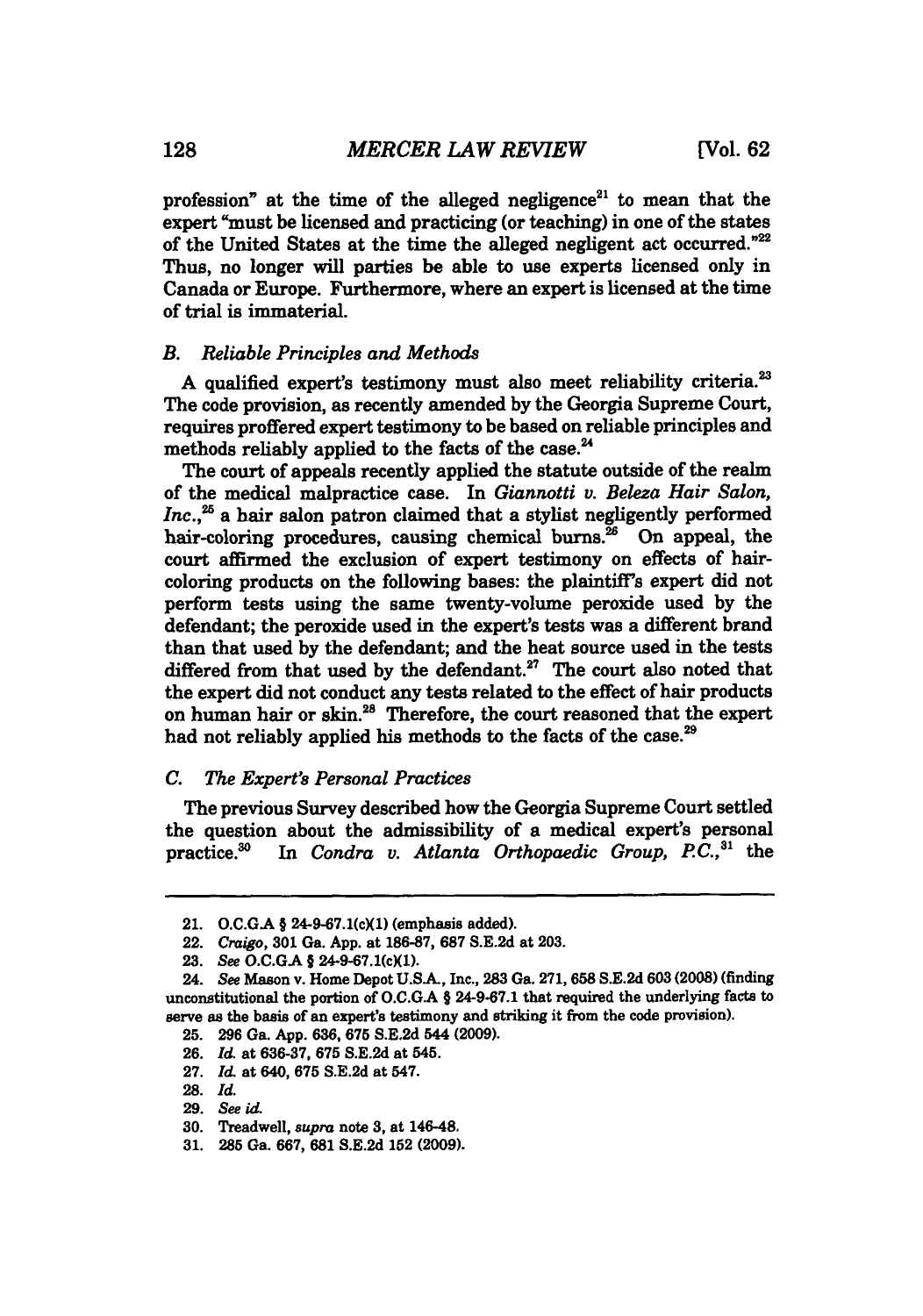supreme court overruled previous case law and held that evidence of an expert witness's personal practices is admissible as substantive evidence to impeach the expert's testimony regarding the standard of care. $32$ Last year, the court of appeals retroactively applied the holding in Condra to *Griffin v. Bankston*,<sup>33</sup> a dental malpractice case.<sup>34</sup> The plaintiff appealed the exclusion of her oral surgeon's deposition testimony that his personal practice was to prescribe penicillin to prevent infection when extracting impacted wisdom teeth. The plaintiff wanted to use this testimony to impeach the dentist's statements at trial that he did not believe administering the antibiotic would have been effective in the plaintiff's case. $35$  The court of appeals noted that equities favored retroactive application to prevent inconsistencies and to avoid creating standards for cases that vary according to the date of injury.<sup>36</sup> Even though the expert was not offering his opinion about the standard of care, the decision in *Condra* still applied.37 The court held that in order to fully evaluate the witness's credibility, the jury should have been allowed to hear evidence of the witness's personal practice.<sup>38</sup>

#### IV. RELEVANCY

#### *A. Similar Acts or '1)ansactions*

Evidence of past similar transactions **by** the defendant can be admissible in Georgia.<sup>39</sup> However, it is difficult to determine exactly when Georgia courts will find these extrinsic acts of the accused relevant. Perhaps in an effort to provide clarity, the court of appeals recently provided the following explanation of the admissibility requirements:

[T]he State must show (a) sufficient evidence that the similar transaction occurred and **(b)** sufficient connection or similarity between the similar transaction and the crime alleged so proof of the former tends to prove the latter.... [Tihe proper focus is on the similarities, not

**<sup>32.</sup>** *Id.* at **669, 681 S.E.2d** at 154 (overruling Johnson v. Riverdale Anesthesia Assocs., **275** Ga. 240, **563 S.E.2d** 431 (2002)).

**<sup>33. 302</sup>** Ga. **App.** 647, **691 S.E.2d 229 (2009).**

<sup>34.</sup> *Id.* at **650, 691 S.E.2d** at **232.**

**<sup>35.</sup>** *Id.* at 649, **691 S.E.2d** at **231.**

**<sup>36.</sup>** *See id.* at **650-51, 691 S.E.2d** at **232-33.**

**<sup>37.</sup>** *Id.* at **651, 691 S.E.2d** at **233.**

**<sup>38.</sup>** *Id.* at **652, 691 S.E.2d** at **233.**

**<sup>39.</sup>** *See* **O.C.G.A. §** 24-2-2 (2010).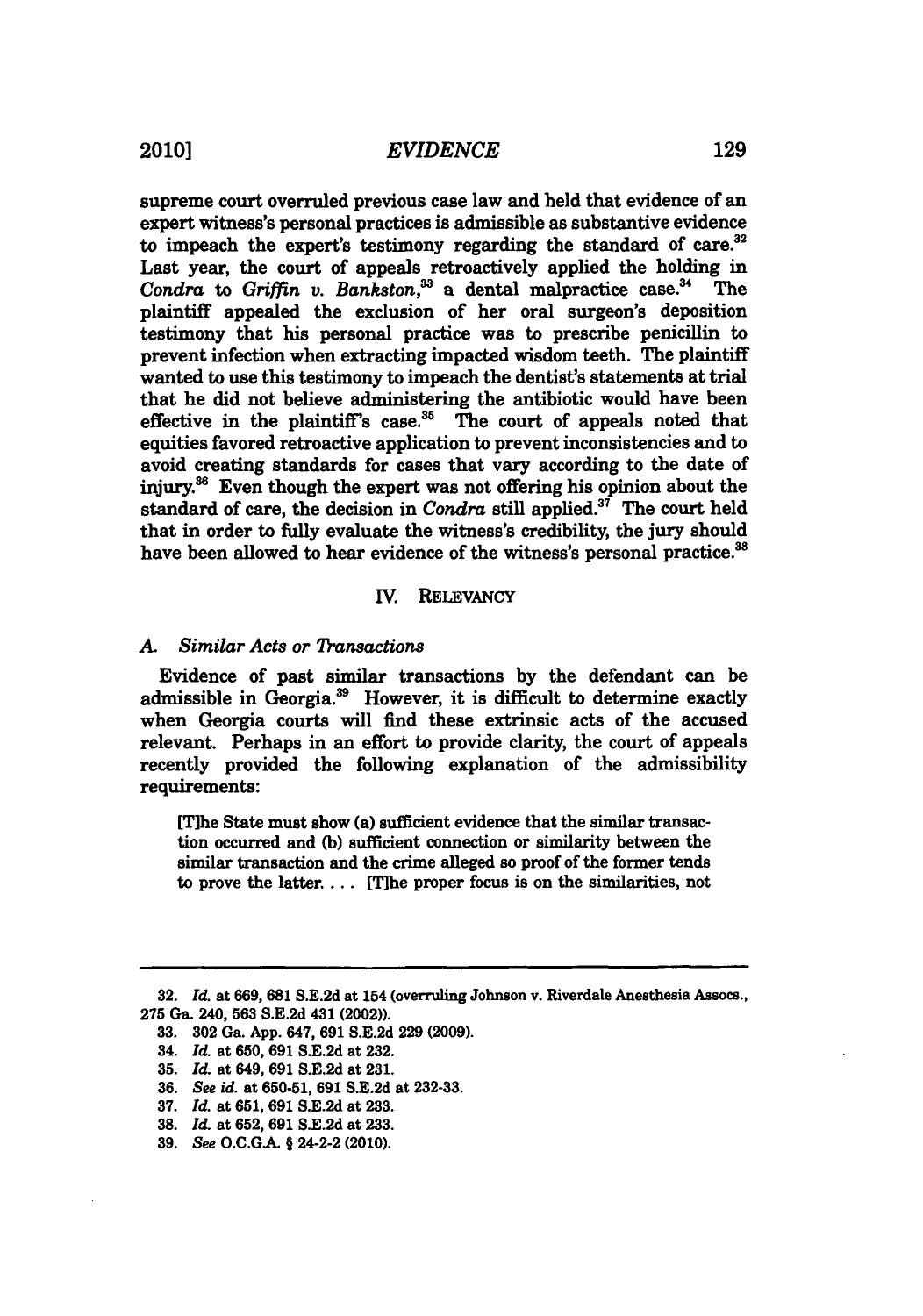the differences, between the separate crime and the crime in question.<sup>40</sup>

In addition, courts must also consider whether the probative value of evidence of other transactions outweighs the risk that the jury will convict the defendant based on other proven examples of "bad acts" rather than on evidence that the defendant committed the crime currently alleged." **Of** course, these definitions do little to explain how courts will decide whether transactions are substantially similar and how they will weigh the potential prejudicial impact of the evidence. For example, in a recent cocaine trafficking and possession case, the court of appeals held that the trial court erroneously admitted evidence of the defendant's admission to the arresting officer that he was on probation for another cocaine-related offense.<sup>42</sup> The court concluded that the only possible evidentiary function that admitting evidence of an unspecified prior offense involving cocaine could serve would be to "impugn" the defendant's character. $48$  According to the court, this evidence was an impermissible, tangential reference to the defendant's character.<sup>44</sup> However, the line between impermissibly impugning and incidentally implicating a defendant's character has yet to be defined. The same court upheld a trial court's decision to admit evidence of the defendant's aggressive behavior and attempt to flee during a traffic stop ten years earlier to show the defendant's pattern of running from the police and assaulting police officers.<sup>45</sup> The court also determined, however, that the trial court incorrectly admitted the discovery of a powdery substance in the defendant's vehicle the day after his arrest.<sup>46</sup> The court reasoned that admitting the substance was error because no evidence suggested the substance was illegal, and the defendant was not charged with any drug-related offenses.<sup>47</sup>

It is clear that the rule permitting similar transaction evidence is most liberally applied in criminal cases that involve sexual offenses—particularly offenses against children—to show that the defendant

<sup>40.</sup> Evans v. State, **300** Ga. **App. 180, 182,** 684 **S.E.2d 311,** 313-14 **(2009).**

<sup>41.</sup> *See* Hampton v. State, **300** Ga. **App.** 49, 49, 684 **S.E.2d 118, 119 (2009)** (quoting Robinson v. State, **192** Ga. **App.** 32, **33, 383 S.E.2d 593,** 594 **(1989));** Farley v. State, **265** Ga. **622, 625,** 458 **S.E.2d** 643, 646-47 **(1995).**

<sup>42.</sup> *Hampton,* **300** Ga. **App.** at 49, 684 **S.E.2d** at **119.**

<sup>43.</sup> *Id.* at **50,** 684 **S.E.2d** at **119** (quoting Robinson v. State, **192** Ga. **App. 32,** 34, **383 S.E.2d 593,** 594 **(1989)).**

<sup>44.</sup> *Id.* at 49, 684 **S.E.2d** at **119** (quoting Robinson v. State, **192** Ga. **App. 32, 33, 383 S.E.2d 593,** 594 **(1989)).**

<sup>45.</sup> Ector v. State, **298** Ga. **App. 847,** 848-49, **681 S.E.2d** 654, **657 (2009).**

<sup>46.</sup> *Id.* at 848-49, **681 S.E.2d** at **656-57.**

<sup>47.</sup> *Id.* at 849, **681 S.E.2d** at **657.**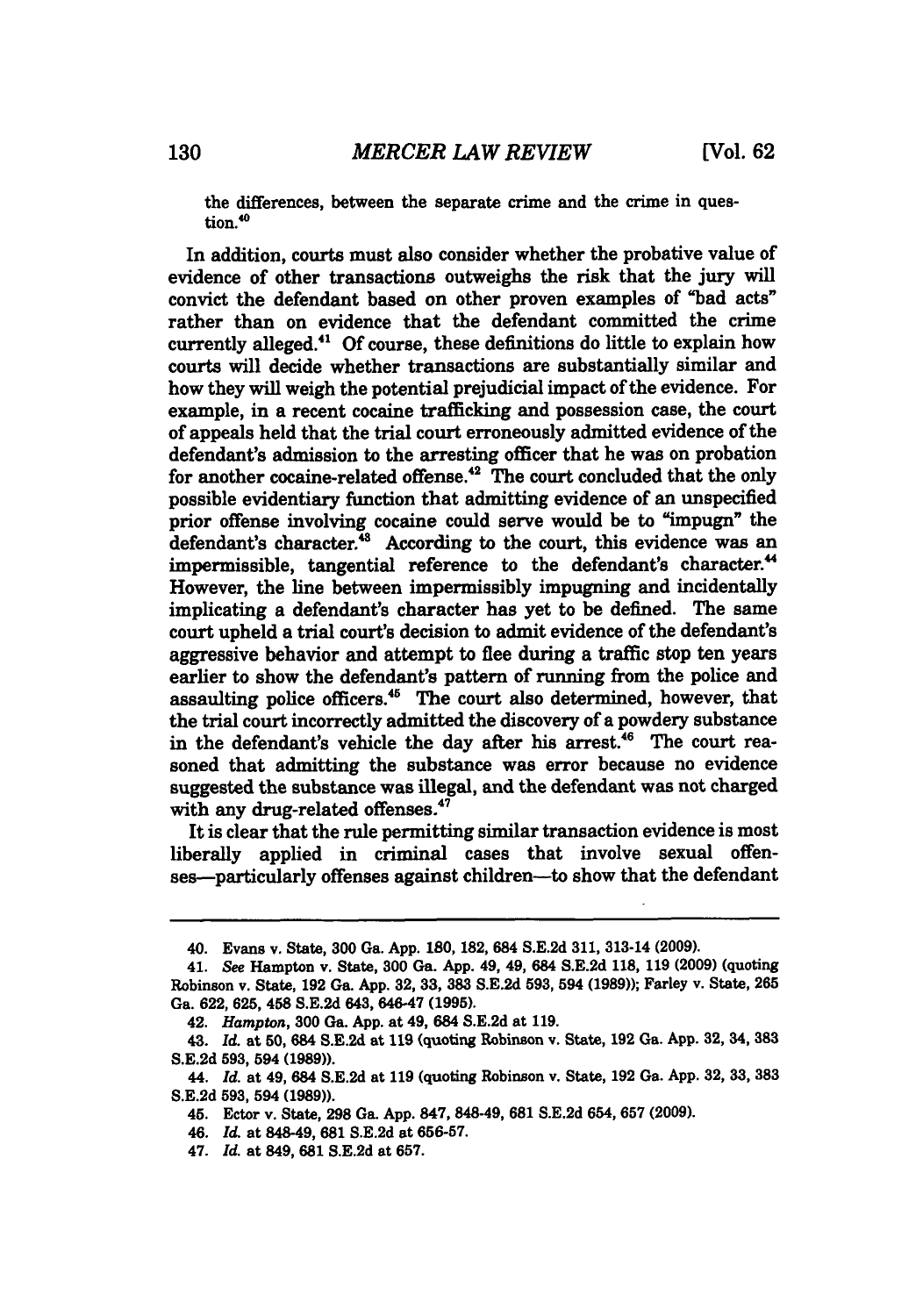has the "bent of mind" to engage in sexual encounters with unconsenting victims." The court of appeals in *Evans* acknowledged a concern that allowing extrinsic evidence to establish bent of mind may violate due process, but it deferred to the supreme court's decision to deny certiorari on that issue.49

# *B. Victim Impact Evidence*

In death penalty cases, Georgia law permits admission of evidence about a victim's personal characteristics and the impact of the crime on the victim, the victim's family, or the community "subsequent to an adjudication of guilt.<sup>"50</sup> In *Keita v. State*,<sup>51</sup> the supreme court examined this rule as it applied to the admissibility of a victim's funeral program, which bore the victim's photograph on the cover.<sup>52</sup> In *Keita* the trial court permitted the State to introduce the front cover of the victim's funeral pamphlet as proof of the victim's identity. $53$  The program "contained a photograph of the victim [with the words] 'Home Going Celebration,' a cross," the location of the service, and the name of the bishop who conducted it. $<sup>54</sup>$  The defendant objected and argued on</sup> appeal that the trial court erred in admitting the program cover.<sup>55</sup> The trial court determined, and the supreme court agreed, that the photograph's potential for prejudice was outweighed **by** its probative value.56 Although the court would have preferred to identify the victim in a photograph without the funeral information, the court held no reversible error was committed **by** admitting the photo that appeared on the funeral booklet.<sup>57</sup>

## V. CHARACTER EVIDENCE

In an "evidentiary anomaly," Georgia law does not permit admission of character evidence through the opinion of a character witness.<sup>58</sup> However, witnesses may testify about their knowledge of the defendant's

<sup>48.</sup> See Evans, **300** Ga. **App.** at **182,** 684 **S.E.2d** at 313-14.

<sup>49.</sup> See id. at **183, 684 S.E.2d** at 314 (citing Wade v. State, **295** Ga. **App.** 45, 47-49,670 **S.E.2d 864, 865-68 (2008),** cert. denied **(2009)).**

<sup>50.</sup> O.C.G.A. § 17-10-1.2(a)(1) (2008 & Supp. 2010).

**<sup>51. 285</sup>** Ga. **767,** 684 **S.E.2d 233 (2009).**

<sup>52.</sup> *Id.* at **767, 770,** 684 **S.E.2d** at 234, **236.**

**<sup>53.</sup>** *Id.* at **770,** 684 **S.E.2d** at **236.**

<sup>54.</sup> *Id.*

**<sup>55.</sup>** *Id.*

**<sup>56.</sup>** *Id.* at **771,** 684 **S.E.2d** at **236.**

**<sup>57.</sup>** *Id.*

**<sup>58.</sup>** Simpkins v. State, 149 Ga. **App. 763, 765, 256 S.E.2d 63, 65 (1979).**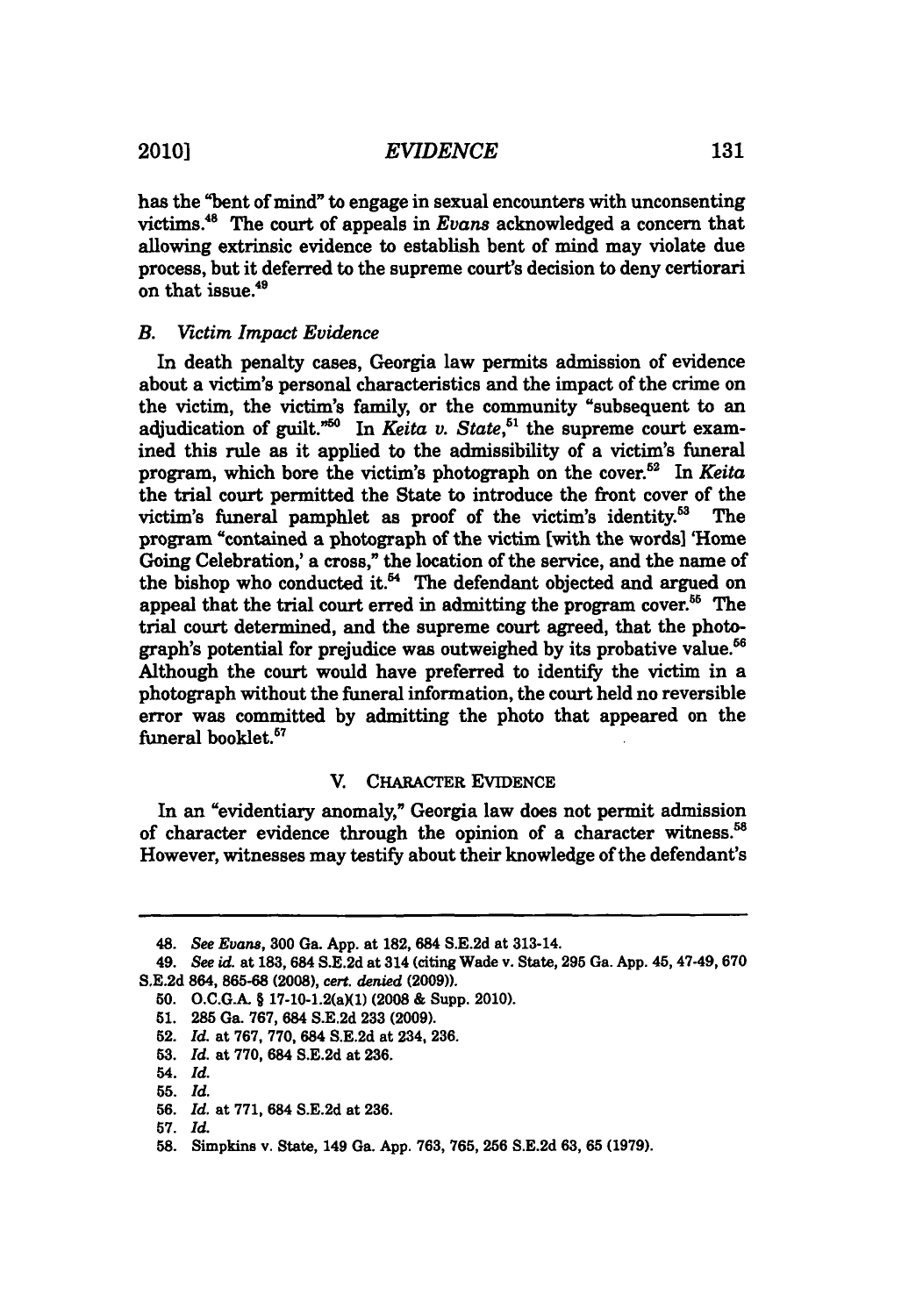reputation in the community in which the defendant lives.<sup>59</sup> The court of appeals recently emphasized the specificity of this rule in *Warner v. State."*

In a trial for armed robbery, the defendant called his high school football coach as a character witness. The coach testified about the defendant's reputation at school, but he indicated that he was not familiar with the defendant's reputation in the community in which he lived. Jurors were instructed to disregard the testimony.<sup>61</sup> On appeal, the court affirmed the trial court's decision because on direct examination, questions about the character of the accused must refer to the defendant's reputation in the community in which he lives: "Reputation in the business community or in the school community is not the correct test."62

Disputes about character evidence also concern what the jury should do with the testimony that is admitted. The court of appeals recently reversed a conviction after the trial court failed to properly instruct the jury about the role of two witnesses' testimony about the defendant's positive reputation in the community. $^{63}$  The judge granted the defendant's request for the pattern jury charge on good character evidence, which read as follows:

Good character is a positive, substantive fact and may be sufficient to produce in the minds of a jury a reasonable doubt about the guilt of the defendant. You have the duty to consider any evidence of general good character along with all of the other evidence in the case, and, **if** in doing so, you should entertain a reasonable doubt about the guilt of the defendant, it would be your duty to acquit.<sup>64</sup>

However, the judge instead instructed the jury that "good character of the accused must be proved **by** evidence of the accused's reputation. When evidence of good character is admitted, you may consider it in determining whether or not you have a reasonable doubt about the guilt of the accused." $65$  The court of appeals held that this instruction misled the jury into thinking that they may not need to consider the evidence of the defendant's good character, **by** telling them that they "may"

**<sup>59.</sup>** Warner v. State, **299** Ga. **App. 56, 63, 681 S.E.2d** 624, **630-31 (2009)** (quoting Overby v. State, **125** Ga. **App. 759, 760, 681 S.E.2d 910, 911 (1972)).**

**<sup>60. 299</sup>** Ga. **App. 56, 681 S.E.2d** 624 **(2009).**

**<sup>61.</sup>** *Id.* at **62-63, 681 S.E.2d** at **630.**

**<sup>62.</sup>** *Id.* at **63, 681 S.E.2d** at **630-31.**

**<sup>63.</sup>** Hobbs v. State, **299** Ga. **App. 521,** 523-24, **682 S.E.2d 697, 700 (2009).**

<sup>64.</sup> *Id.* at **523** n.9, **682 S.E.2d** at **699** n.9.

**<sup>65.</sup>** *Id.* at **523, 682 S.E.2d** at **699-700.**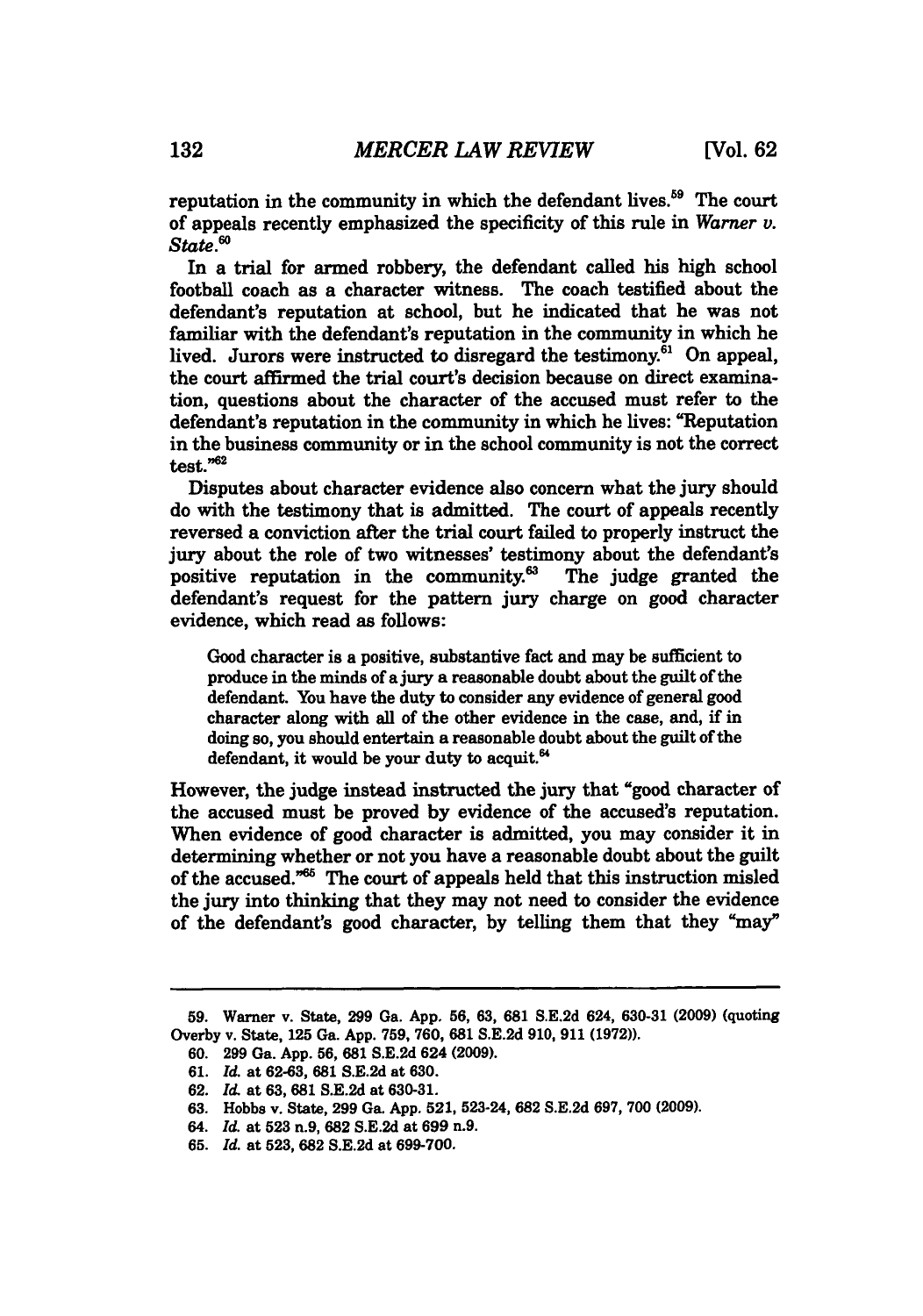consider the evidence.<sup>66</sup> Furthermore, the court held that the instruction failed to inform the jury that such evidence may be sufficient to establish reasonable doubt.

## VI. HEARSAY

#### *A Generally*

**A** Georgia statute defines hearsay as "that which does not derive its value solely from the credit of the witness but rests mainly on the veracity and competency of other persons."<sup>68</sup> This statute differs from the common definition that hearsay is an out-of-court statement offered for the truth of the matter asserted. $\mathbf{^{69}}$  However, the court of appeals has interpreted the two definitions synonymously.<sup>70</sup> According to their application of the rule against hearsay, courts in Georgia seem to say that hearsay is inadmissible unless the circumstances call for its admissibility.<sup>71</sup> The following sections provide examples of some of the various hearsay admissibility determinations made during the survey period.

#### *B. The Necessity Exception*

Necessity is the hearsay exception that appears in **O.C.G.A.** *§* 24-3- **1(b):** "Hearsay evidence is admitted only in specified cases from necessity."<sup>72</sup> Evidence admitted under the necessity exception must contain "particularized guarantees of trustworthiness[,] **. . .** and [must show] that the hearsay statements are more probative and revealing than other available evidence."<sup>73</sup> If the statements are uncontradicted and made **by** an unavailable witness to someone from whom the declarant normally sought assistance with problems, then they are admissible under the necessity exception."

**<sup>66.</sup>** *Id.* at **523, 682 S.E.2d** at **700.**

**<sup>67.</sup>** *Id.* at 523-24, **682 S.E.2d** at **700** (quoting Nunnally v. State, **235** Ga. **693,** 704-05, 221 **S.E.2d** 547, 554 **(1975)).**

**<sup>68.</sup> O.C.G.A. §** 24-3-1 (2010).

**<sup>69.</sup>** See id.

**<sup>70.</sup>** See **DI** Unif. Servs., Inc. v. United Water Unlimited Atlanta, **LLC,** 254 Ga. **App. 317,324,562 S.E.2d 260,266** (2002) (quoting Momon v. State, 249 Ga. **865,867,294 S.E.2d** 482, 484 **(1982))** (interpreting the statutory definition of hearsay to mean statements made out of court offered for the truth of the matter asserted).

**<sup>71.</sup>** *See* Mills v. Bing, **181** Ga. **App.** 475, **477, 352 S.E.2d 798, 799 (1987).**

**<sup>72.</sup> O.C.G.A. §** 24-3-1(b).

**<sup>73.</sup>** Miller v. State, **283** Ga. 412, 414, **658 S.E.2d 765, 767 (2008).**

<sup>74.</sup> *Id.*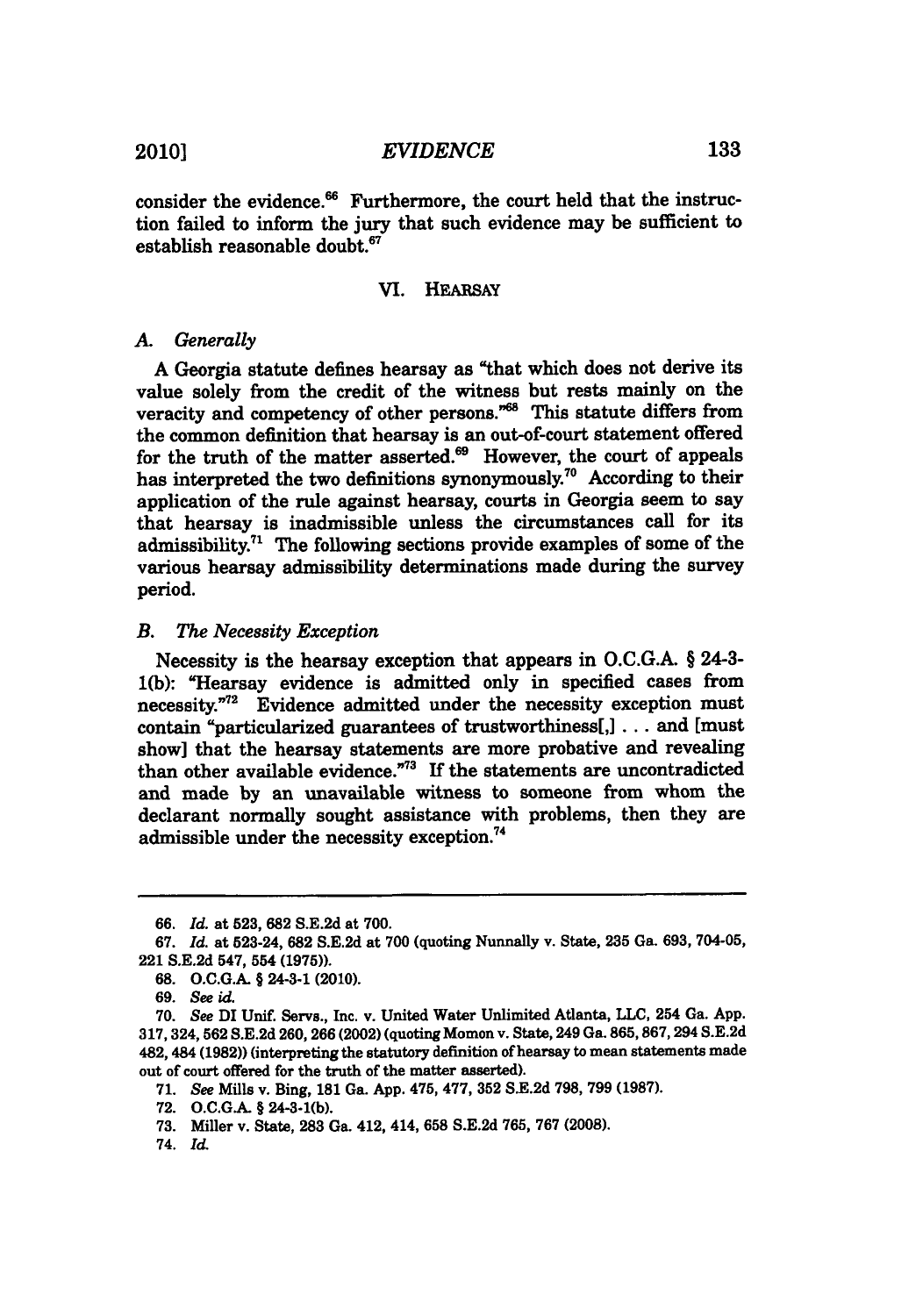The supreme court recently held that statements made **by** a victim to a neighbor before the victim was taken to a hospital qualified for the necessity exception.<sup>75</sup> In *Treadwell v. State*,<sup>76</sup> the key factors weighing in favor of admissibility related to the victim's relationship with the neighbor. The victim was an eighty-one-year-old man who regularly brought his mail to his neighbor to read to him." The two men often shared meals made using vegetables from the victim's garden.<sup>78</sup> For the court, this relationship was sufficient to establish particularized guarantees of trustworthiness. <sup>79</sup>

Similarly in *Devega v. State*,<sup>80</sup> the supreme court upheld the trial court's decision to admit statements made **by** the victim to his girlfriend about a drug deal with the defendant. $81$  The court held that the victim's statements satisfied the necessity exception because the victim was deceased, and his statements were relevant to a meeting with the defendant immediately preceding his death.<sup>82</sup> These facts, coupled with the romantic relationship between the defendant and the witness, provided sufficient guarantees of trustworthiness for the court.<sup>83</sup>

#### *C. Confrontation Clause*

Hearsay admissibility determinations are often intertwined with concerns about the defendant's Sixth Amendment<sup>84</sup> right to confront the witnesses against him. In a recent case before the court of appeals, Neal, an Augusta firefighter, appealed his termination on the grounds that the personnel board should not have admitted the lab report of a random drug test into evidence. $85$  The court agreed with Neal. $86$ According to the court, Neal's confrontation right was not sufficiently protected **by** allowing him to cross-examine the medical review officer who reviewed the lab results because the officer testified merely as a conduit for the absent technician's findings.<sup>87</sup> Without sufficient

**86.** *Id.*

**<sup>75.</sup>** Treadwell v. State, **285** Ga. **736, 739,** 684 **S.E.2d** 244, 248-49 **(2009).**

**<sup>76. 285</sup>** Ga. **736,** 684 **S.E.2d** 244 **(2009).**

**<sup>77.</sup>** *Id.* at **737,** 740, 684 **S.E.2d** at 247, 249.

**<sup>78.</sup>** *Id.* at 740, 684 **S.E.2d** at 249.

*<sup>79.</sup> Id.*

**<sup>80. 286</sup>** Ga. 448, **689 S.E.2d 293** (2010).

**<sup>81.</sup>** *Id.* at 449, **689 S.E.2d** at **297.**

**<sup>82.</sup>** *Id*

**<sup>83.</sup>** *Id.*

<sup>84.</sup> **U.S.** CoNsT. amend. VI.

**<sup>85.</sup>** Neal v. Augusta-Richmond Cnty. Pers. Bd., 304 Ga. **App. 115, 115,695 S.E.2d 318, 319 (2010).**

**<sup>87.</sup>** *Id.* at **117-18, 695 S.E.2d** at **321-22.**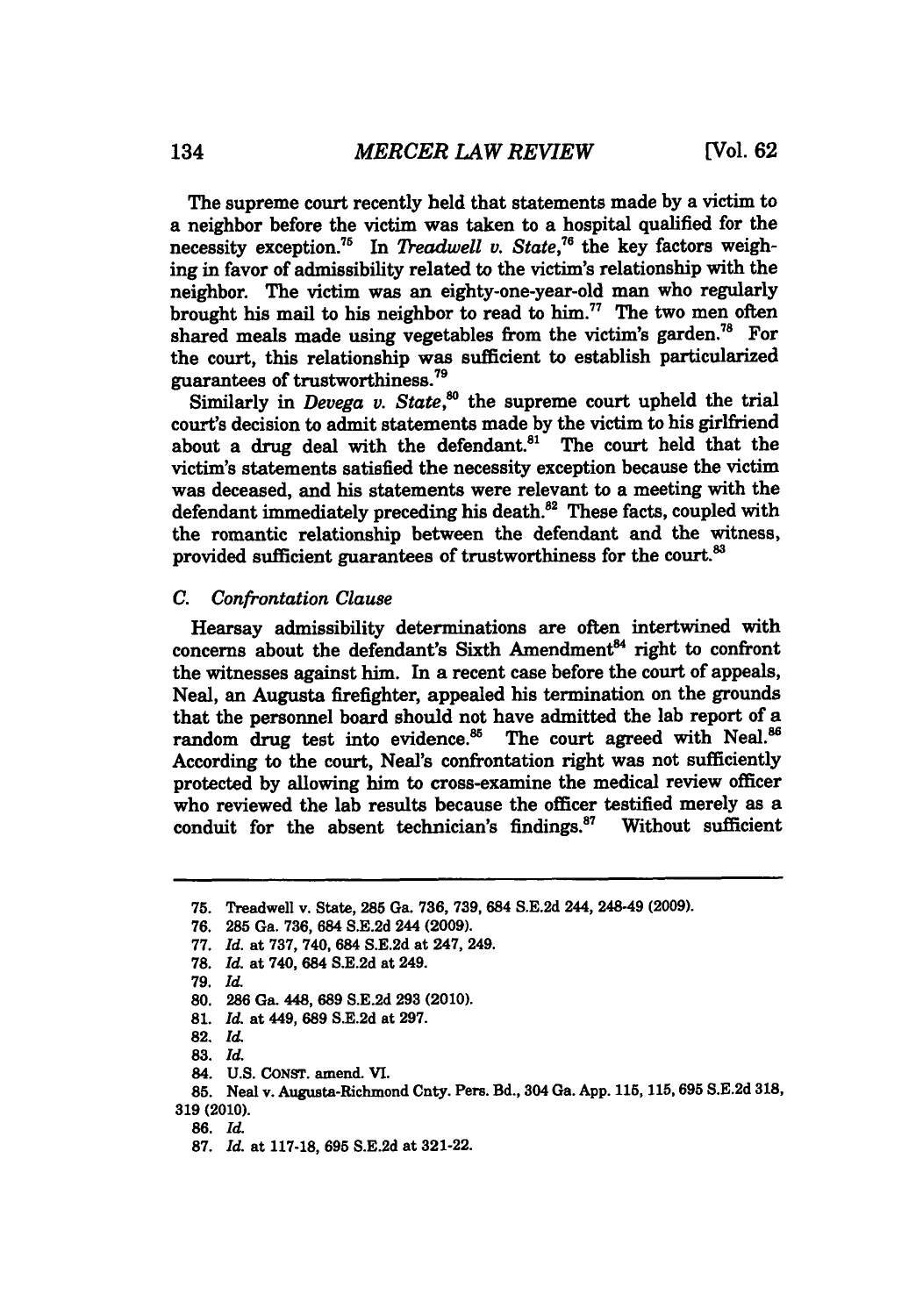*EVIDENCE* 2010] **135**

guarantees of trustworthiness such as testimony about the accuracy or methodology of the tests performed, the lab report was also inadmissible hearsay and devoid of probative value.<sup>88</sup>

## *D. Statements of Co-conspirators*

Unlike the Federal Rules of Evidence, Georgia law does not require proof that a statement was made in furtherance of a conspiracy before admitting hearsay under the statement of co-conspirators exception.<sup>89</sup> However, the statute containing the exception also contains an introductory clause that requires the conspiracy to be proven before statements of co-conspirators are admitted.<sup>30</sup> When confronted with an opportunity to resolve the discrepancy between Georgia common law and this code provision, the supreme court adhered to the case law.

In *Thorpe v. State*,<sup>91</sup> the defendant appealed his convictions for murder and related offenses stemming from an attempted robbery. The contested evidence was a witness's testimony about a conversation he participated in with the defendant and his codefendant in which they admitted involvement in the murder.<sup>92</sup> The defendant argued that the State failed to prove a conspiracy existed before offering the hearsay testimony under the co-conspirators exception. $^{33}$  The court responded, "Notwithstanding the first clause of the Code section, we have previously held that such hearsay statements are admissible when the State at some point before the close of evidence establishes a prima facie case of conspiracy independent of the co-conspirator statement."<sup>94</sup> **Other** testimony at trial sufficiently established an agreement between the defendant and two other individuals to commit the robbery.<sup>95</sup> Because Georgia law defines a conspiracy only as "an agreement between two or more persons to commit a crime," the State made a prima facie case of conspiracy through evidence presented at various times and through

- **90. O.C.G.A. §** 24-3-5 (2010).
- **91. 285** Ga. 604, **678 S.E.2d 913 (2009).**
- **92.** *Id.* at 604-05, **678 S.E.2d** at **916-17.**
- **93.** *Id.* at **609-10, 678 S.E.2d** at **920.**
- 94. *Id.* at **610, 678 S.E.2d** at **920.**
- **95.** *Id.*

**<sup>88.</sup>** *See id. at* **118, 695 S.E.2d** at **322.**

**<sup>89.</sup>** Milich, *supra* note **9,** at **33.** Under Rule **801(dX2)(E)** of the Federal Rules of Evidence, "[a] statement is not hearsay if. . . [t]he statement is offered against a party and is . **. .** a statement **by** a co-conspirator of a party during the course and in furtherance of the conspiracy." FED. R. EVID.  $801(d)(2)(E)$ .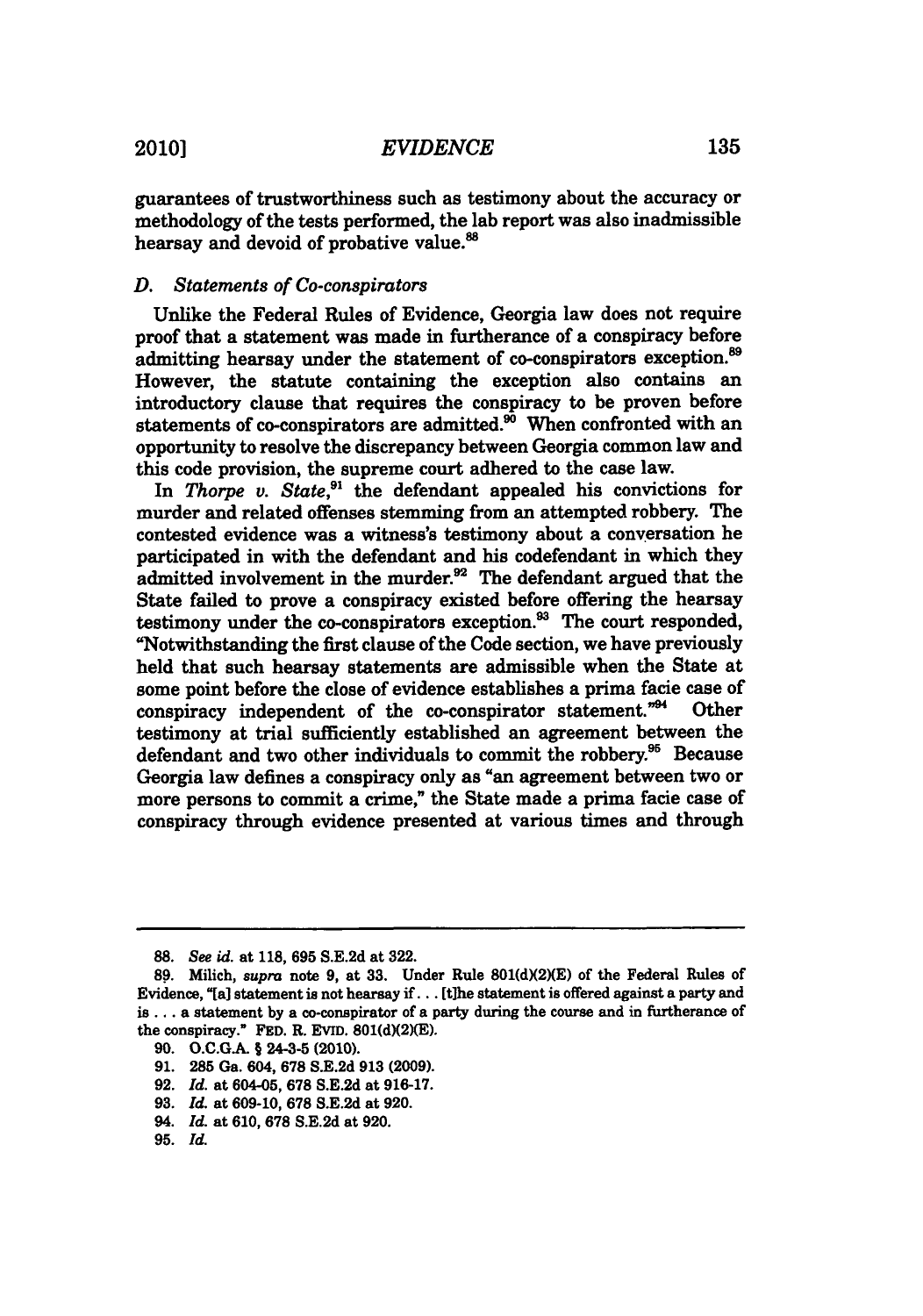various witnesses. $96$  For the court, the timing was immaterial if the conspiracy was proven.<sup>97</sup>

# VII. **BURDEN** OF PROOF

The supreme court held that another portion of the **2005** Tort Reform package passed constitutional muster during the survey period. The plaintiffs in a medical malpractice case challenged the heightened requirement to prove negligence in claims arising out of emergency medical care.<sup>98</sup> The relevant statute provides that in instances of alleged negligence during emergency medical care, "no physician or health care provider shall be held liable unless it is proven **by** clear and convincing evidence that the physician or health care provider's actions showed gross negligence." $99$  The court rejected the plaintiffs' claims that the statute is an impermissible special law, that it deprives certain plaintiffs of their right to a jury trial, and that it is unconstitutionally vague.<sup>100</sup> Rather, the court held that heightening the evidentiary standard was justified because rising health care costs in the state are a sufficiently important problem, and the statute is reasonably related to a solution to that problem. $^{101}$ 

# VIII. GUILTY PLEAS

In *Boykin v. Alabama*,<sup>102</sup> the Supreme Court of the United States established that in order for a guilty plea to stand, the defendant must understand that he or she is waiving three constitutionally protected rights, $^{103}$  which are the privilege against self-incrimination, $^{104}$  the right to trial by  $jury$ ,<sup>105</sup> and the right to confront one's accusers.<sup>106</sup> Moreover, to demonstrate the voluntariness of the plea upon the accused's habeas petition, the State bears the burden of pointing either

**<sup>96.</sup>** *Id.* (quoting Brooks v. State, **281** Ga. **14, 15, 635 S.E.2d 723, 727 (2006))** (internal quotation marks omitted).

**<sup>97.</sup>** *See id.*

**<sup>98.</sup>** Gliemmo v. Cousineau, **287** Ga. **7, 8,** 694 **S.E.2d 75, 77** (2010).

**<sup>99.</sup> O.C.GA §** 51-1-29.5(c) (Supp. 2010).

**<sup>100.</sup>** *Gliemmo,* **287** Ga. at **10-11, 13,** 694 **S.E.2d** at **78-80.**

**<sup>101.</sup>** *See id.* at 11-12, 694 **S.E.2d** at **79.**

<sup>102.</sup> **395 U.S. 238 (1969).**

**<sup>103.</sup>** *Id.* at 243.

<sup>104.</sup> **U.S. CONST.** amend. V.

**<sup>105.</sup> U.S. CONST.** amend. VI.

**<sup>106.</sup>** *Id.*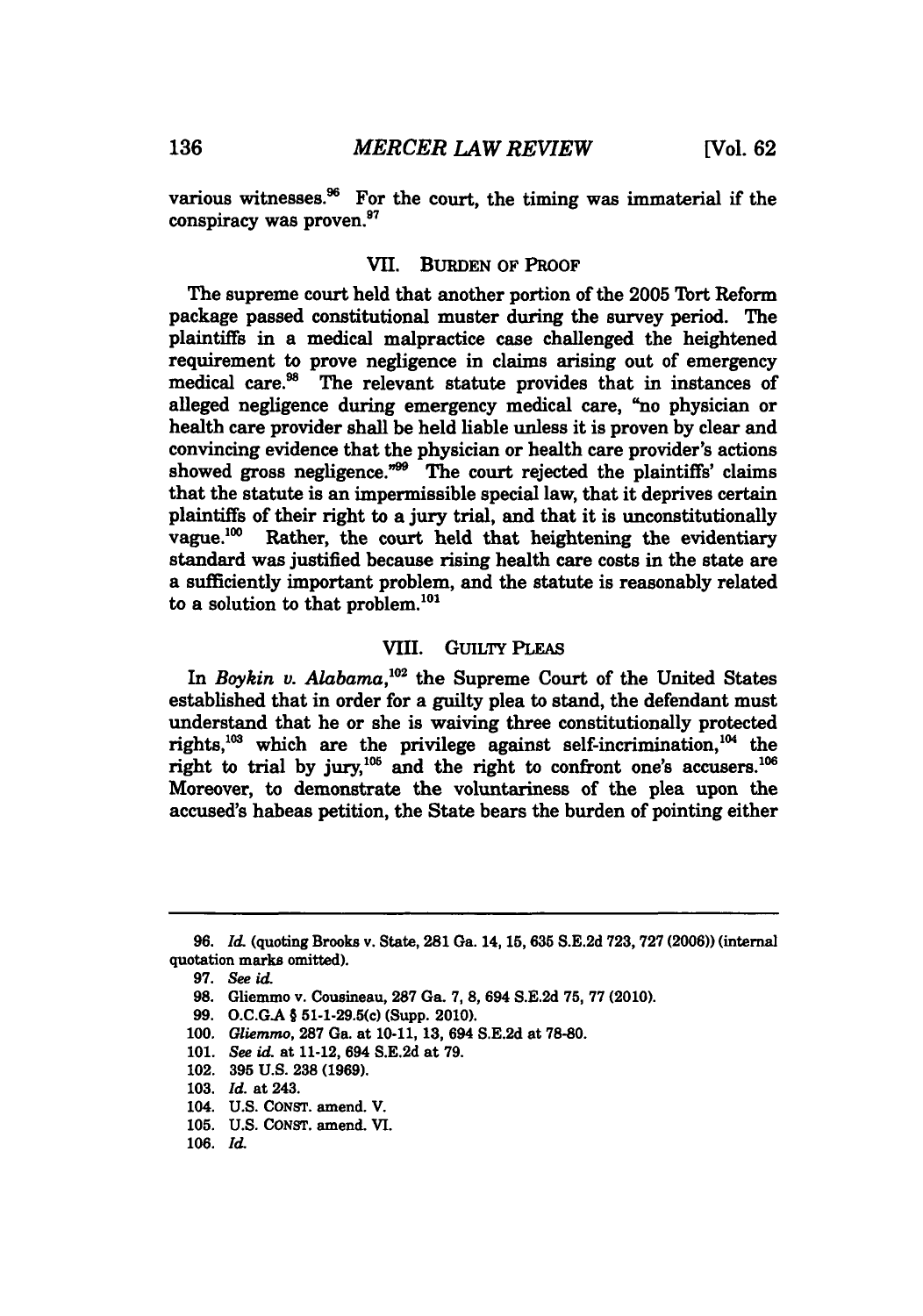to evidence on the record of the guilty plea hearing or extrinsic evidence if the record is silent.<sup>107</sup>

In *Sentinel Offender Services, LLC v. Harrelson*,<sup>108</sup> the defendant's plea hearing was not recorded, and the evidence of voluntariness was preprinted forms signed **by** the defendant, in which she waived rights and certified that the waiver was voluntary.<sup>109</sup> The court settled a conflict in Georgia case law, stating that preprinted forms such as these are insufficient evidence that a guilty plea was offered voluntarily.<sup>110</sup>

# IX. CONCLUsIoN

Atticus Fitch ideally believed that "[tihe one place where a man ought to get a square deal is in a courtroom."<sup>111</sup> The evidence presented before those who will ultimately make determinations of guilt, innocence, or liability is a key component of achieving this fairness.

One may think that the statutory rules of evidence represent the final word on a particular facet of the law. However, the cases described in this Survey show that this is not always  $so<sup>112</sup>$  How a court decides which evidence will and will not be heard within its walls can shape the rule itself. Although efforts to conform parts of the **O.C.G.A.** to the Federal Rules of Evidence are ongoing, the influence of court practice will not likely change. Therefore, it is paramount to understand not only the rules but also their practical application. Such understanding will not only help predict what will be heard and seen **by** the trier of fact, but it can help predict the outcome of disputes over properties and life.

**<sup>107.</sup>** Sentinel Offender Servs., **LLC** v. Harrelson, **286** Ga. **665,666-67,690 S.E.2d 831, 833** (2010) (quoting State v. Hemdani, **282** Ga. **511, 511, 651 S.E.2d** 734, **735 (2007)).**

**<sup>108.</sup>** 286 Ga. 665, 690 8.E.2d 831 (2010).

*<sup>109.</sup> Id.* at **667, 690 S.E.2d** at **833.**

*<sup>110.</sup> Id.* at **667, 690 S.E.2d** at **833-34.** *Contra* Moore v. State, **285** Ga. **855, 856-58,** 684 **S.E.2d 605, 606-07 (2009)** (contrasting examples of Georgia courts' treatment of preprinted forms as evidence of the voluntariness of a guilty plea).

**<sup>111.</sup> LEE, supra** note **1,** at **253.**

<sup>112.</sup> See Milich, *supra* note **9,** at **31** (describing the ways Georgia courts have created various common law rules of evidence).